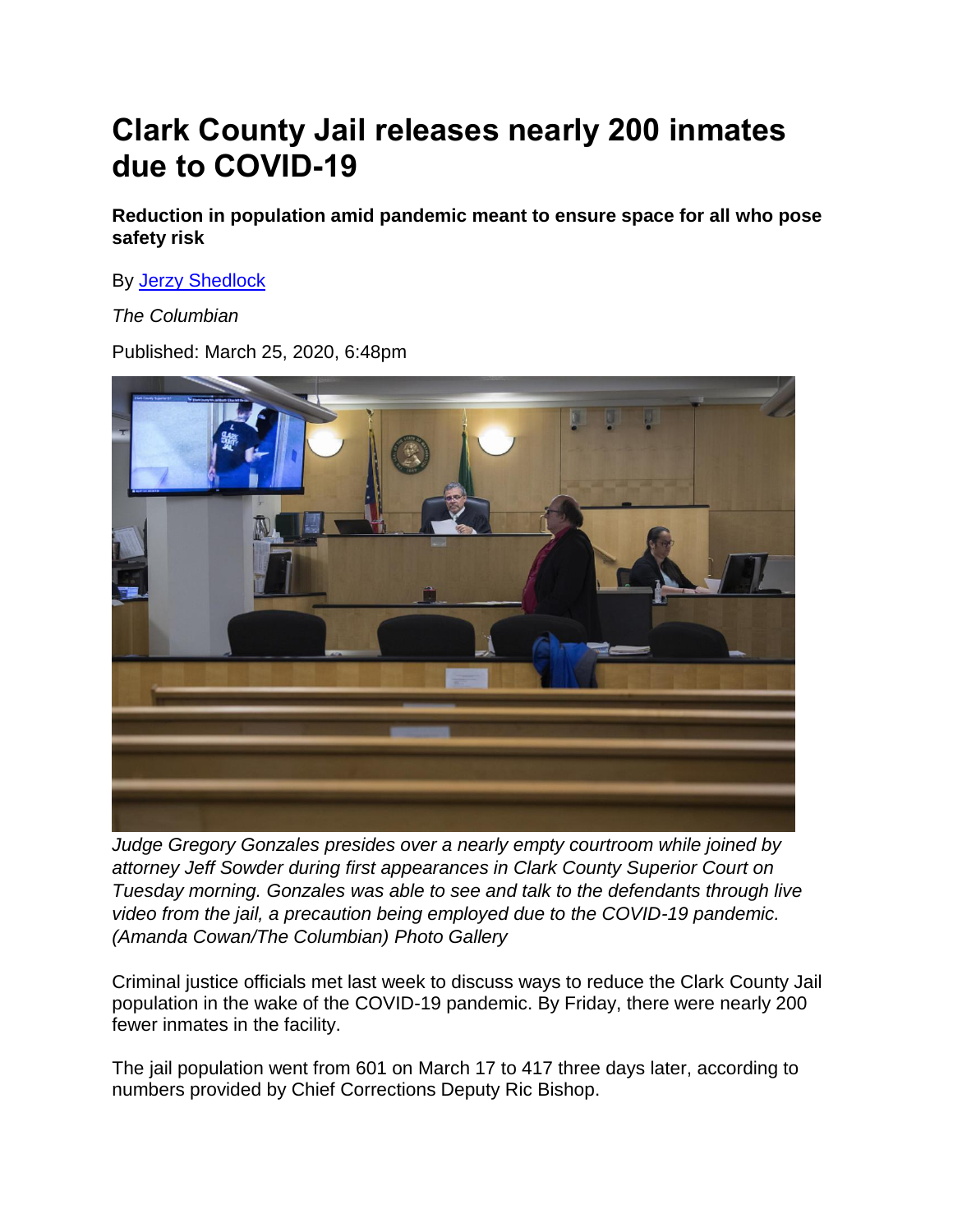Officials said they are working to reduce the jail population while balancing public safety concerns.

"The current unprecedented public health crisis has required us to take proactive measures to ensure that the county jail is able to safely hold people who pose a public safety risk to our community," Clark County Prosecutor Tony Golik said.

The group that met "set a general criteria for the types of crimes and cases that should be assessed for potential release into pretrial supervision," he said.

The criteria — established by Golik, Clark County Sheriff Chuck Atkins, and the presiding District and Superior Court judges — includes nonviolent cases such as drug and property crimes. No cases involving sex offenses are reviewed, and generally, no domestic violence cases meet the criteria, Golik said.

Prosecutors cooperate with deputies and look at the facts of an inmate's current case, as well as the person's criminal history, to determine if they pose a risk were they to be released.

There are two groups of inmates being released: people who are awaiting trial or pretrial, and others who have already been sentenced. Inmates serving a sentence of less than a year at the jail are being furloughed, Golik said, if they meet the criteria for release. Basically, they're being released temporarily in the middle of their sentences.

"They have a return date where they have to come back and continue serving their sentence, and we've set the initial date as May 1. Inmates will start returning on a staggered timeline," Golik said.

Clark County District Court has deferred inmates reporting to serve sentences for 45 days. All inmates who were sentenced under work release have been furloughed for 90 days.

The work release inmates "work out of our minimum-security facility. They're low risk and out in the public everyday, so the court went ahead and furloughed them for social distancing," Bishop said.

The jail chief said that social distancing is the primary reason for the changes. It's an attempt to spread out the inmate population to distance them in compliance with Centers for Disease Control and Prevention recommendations.

Daily jail bookings dropped from an average of 36 to 11 on the day the releases began. The intake was down to four bookings by March 19, Bishop said. New inmates are being screened for symptoms of the novel coronavirus before being brought into the main jail.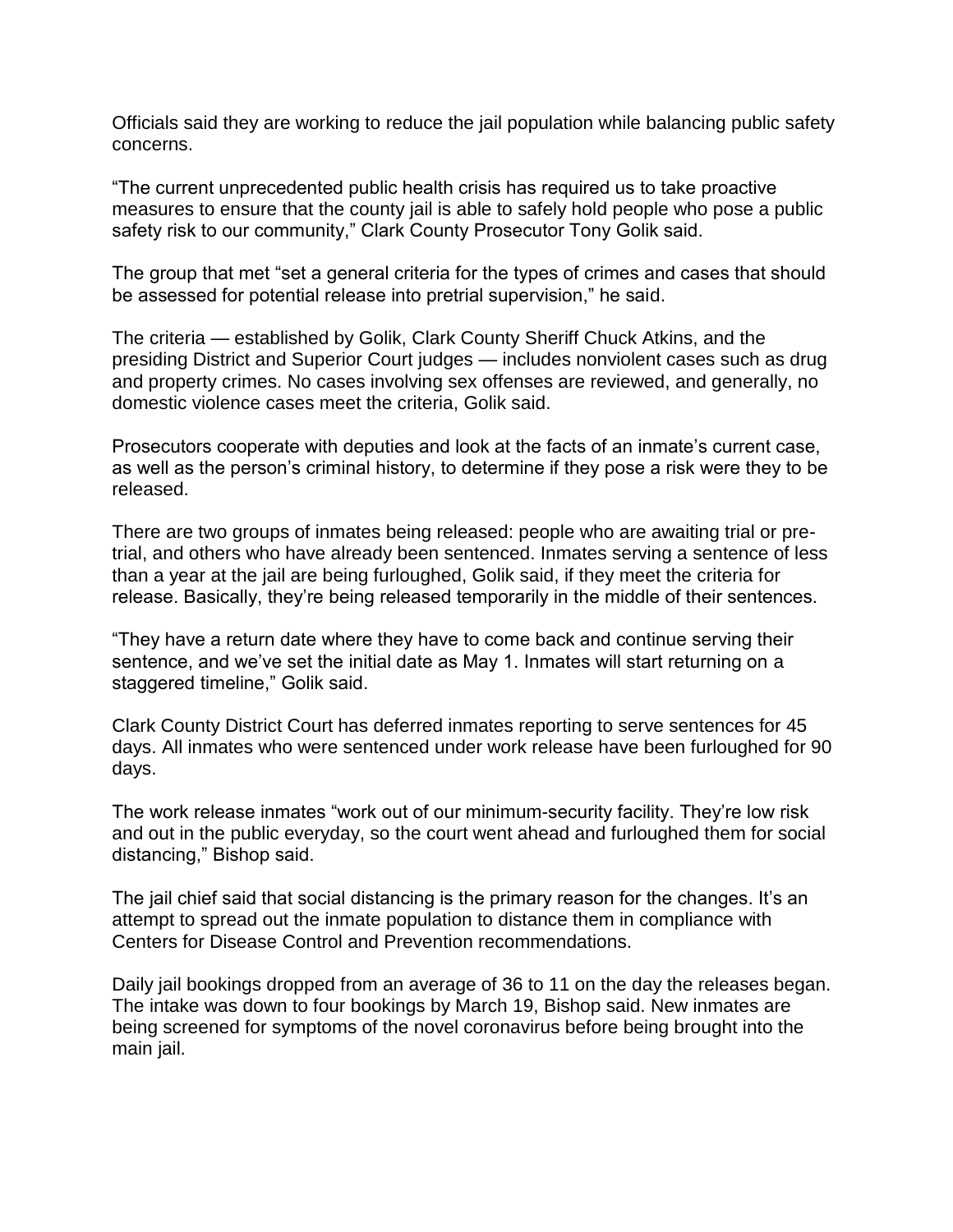Sociologist Clay Mosher, who analyzes crime trends and teaches criminology at Washington State University Vancouver, said the current scenario prompts an important question: If the jail can release this number of inmates, there is no threat to public safety and people still show up for their trials once things get back to normal, did they need to be in the jail in the first place?

"Of course, at this point in time, it remains an empirical question. We need to pay attention to short-term trends in local crime," Mosher said.

## **Actions being taken across Washington**

County jails statewide are reacting similarly to the pandemic.

It's a shift from the norm happening across the nation, amid fears that the virus will ravage inmates in prisons and jails. New Jersey began freeing hundreds of people earlier this week, and the federal prison system is being pressured to take similar measures, The Washington Post reported.

The King County Department of Adult and Juvenile Detention has reported that it is prioritizing jail beds for people who pose the greatest risk to public safety. Last week, the county's correctional facilities stopped accepting intakes for people who were arrested for violating their conditions of release. The county said it was also working to send inmates jailed on Department of Corrections violations back to state facilities.

There were 1,766 people in custody at King County adult correctional facilities March 19, down from 1,940 on March 1. The county said in a blog that it "is exploring all options to further reduce the number of people in custody as quickly and safely as possible for the health of the entire community."

Dozens of inmates were released from the Spokane County Jail and Geiger Corrections Center on March 16 following an emergency order from Spokane Municipal Court that aims to alleviate crowding and prevent the spread of COVID-19, according to The Spokesman-Review.

County spokesman Jared Webley told The Spokesman-Review that 48 people jailed for low-level offenses were released as a result of the order. The directive also suspended many municipal court operations and resulted in the release of some inmates who were awaiting trial and others who were serving sentences for misdemeanor crimes.

Washington State Department of Corrections spokeswoman Janelle Guthrie said officials are taking steps daily to protect the inmate population and staff members.

The department opened an emergency operations center in early March and has since instituted numerous procedures, such as an active screening process (taking temperatures and asking questions about feeling ill) for employees coming into work.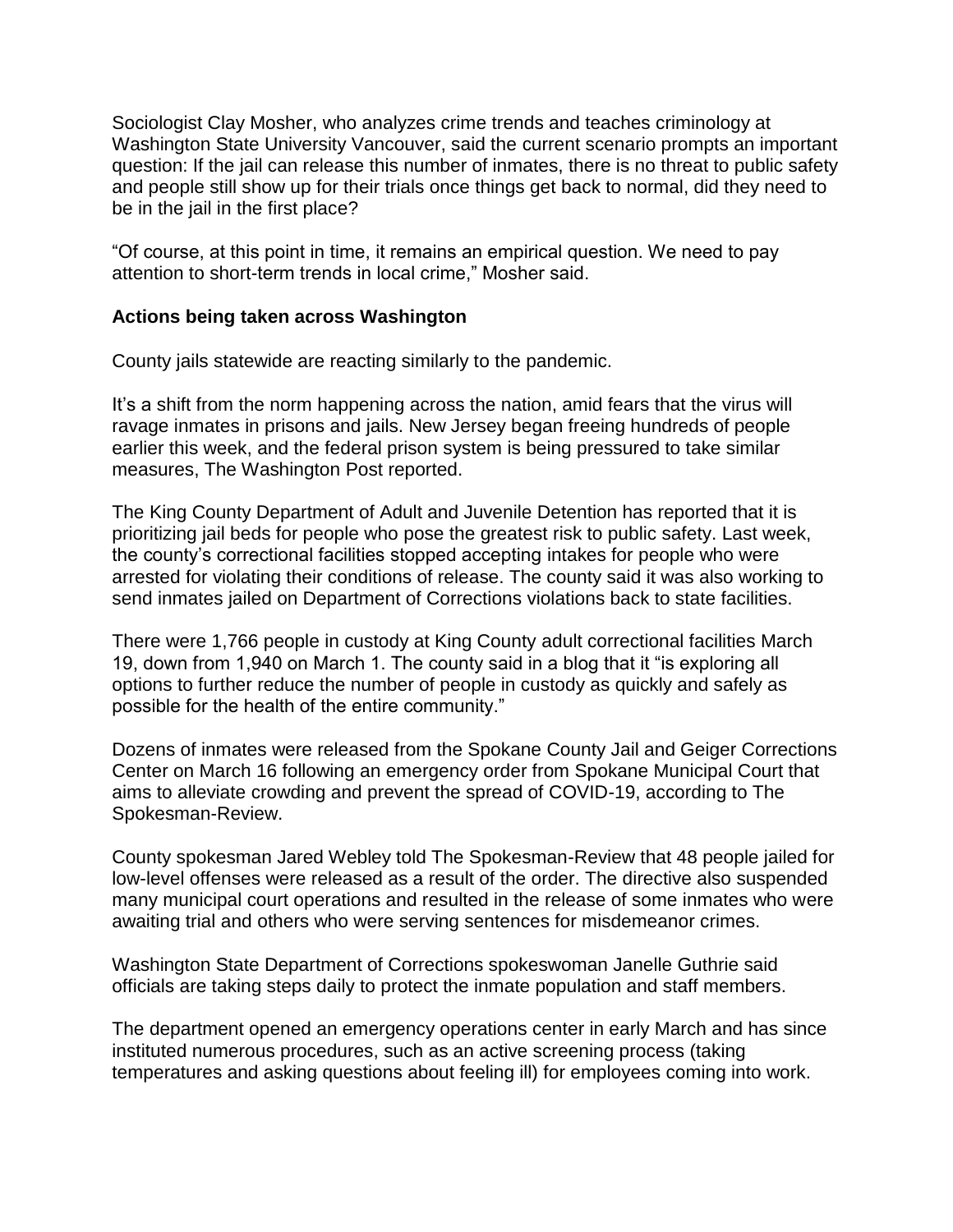As of Wednesday, the department has zero confirmed cases in its incarcerated population or among those on work release, Guthrie said.

"We've tested 71 incarcerated, received 44 negative results and have tests for 27 pending," she said.

The Department of Corrections is also issuing a daily situation report with updated numbers and information about the steps it's taking to fight the virus.

"Despite this, we know friends, family and advocates remain concerned and we want to reassure them, we are doing everything in our power to protect our population especially the most vulnerable in our care, while at the same time recognizing the importance of a global public health response," Guthrie said.

## **'Death sentence'**

During the March 17 first appearance docket, Clark County Superior Court Judge David Gregerson, who was presiding, granted many of the prosecutors' requests for release, some of them against his better judgment, he said, because of the public health crisis.

Defense attorneys also asked for their clients, particularly the elderly or sick, to be released from the jail. Bishop said among the cases assessed, they were the first considered.

Gregerson denied the defense's motion to release Michael Ross-Morales, who's accused in a fatal hit-and-run crash. His attorney, Josephine Townsend, argued that her client has congestive heart failure and COPD, and is at higher risk for severe illness from COVID-19.

Townsend said in a phone interview that failing to grant her client release was a "death sentence."

The Columbian is becoming a rare example of a news organization with local, family ownership. Subscribe today to support local journalism and help us to build a stronger community.

"The main concern, of course, that we have is that the inmates at the Clark County Jail don't have the same access to services as the public, and they are a very vulnerable population," Townsend said.

Defense attorney Shon Bogar filed a motion for release or bail review for his client David Croswell, a Washougal man accused of running over two German tourists in June at Sandy Swimming Hole.

The motion says Croswell, 72, is in frail health due, in part, to advanced emphysema. Bogar also noted that Croswell has no history of violent behavior or felony convictions.